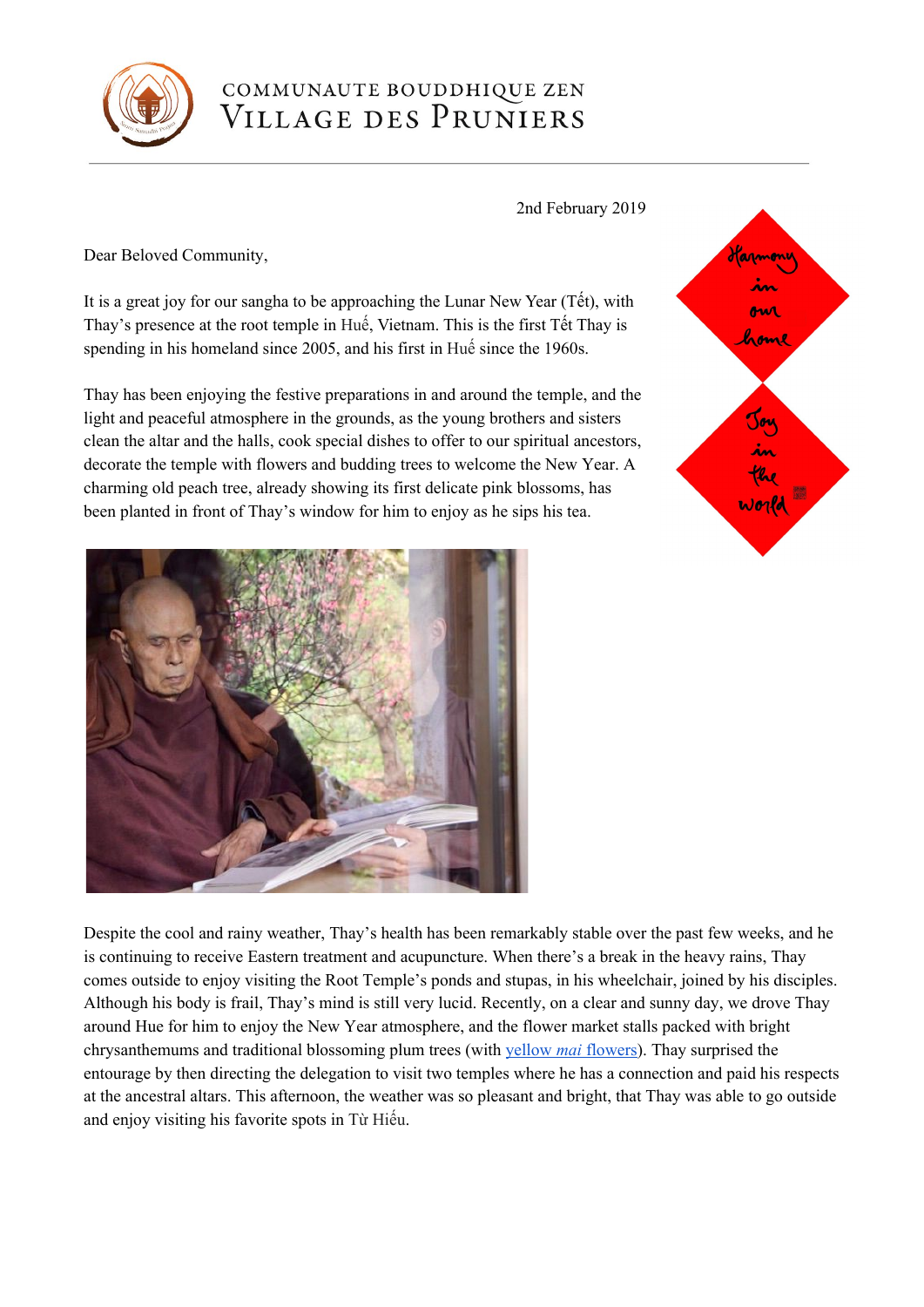Over the past few weeks, many lay and monastic practitioners from all over the world have been coming to visit the Từ Hiếu Root Temple and adjacent sisters' community at Diệu Trạm. There is a beautiful, light atmosphere of serenity and peace, as the community enjoys practicing sitting meditation, walking meditation, and mindful eating together there, mindful of Thay's quiet presence in his hut nearby.

Every Tết, Thay is always delighted to offer "parallel verses" to inspire the community's practice and welcome the New Year. Practitioners from around the world can print out the [calligraphies](https://plumvillage.org/news/2019-lunar-new-year-parallel-verses/) and post them in our home or at work, as a small reminder of our aspiration. The verses invite reflection and offer at least one small thing we can do to add wellbeing and happiness to the coming year.

This year, our community is offering the phrase:

## *Harmony in our home Joy in the world*

Is there something we can do, right now, to bring a little more harmony to our home? That home may be within our heart or body, or in our physical home and close relationships. One calming in-breath or out-breath may be enough. Or perhaps a word or gesture of loving kindness to those around us.

The calligraphy challenges us. Do we have faith that there can be joy in the world, in the heart of the present moment? Can we look deeply to see how joy begins with harmony within? In his later years of teaching, Thay would always remind us to come back to ourselves, our loved ones and the Earth. And from that solid ground of connection, we will know what to do and what not to do in order to help the situation.

If we would like harmony in our society, nation and world, then we also need harmony in our hearts and homes. There is *joy* in doing our best, to cultivate harmony and touch the wonders of life that *are* available to us, even in this very moment - our two eyes, the presence of our loved one, or even the little miraculous flower by the path. Collective peace and joy *are possible* in each little wakeful moment. As Thay would say, "It is not enough just to suffer!" in the midst of the challenges faced by humankind and our Earth; if we want to avoid burning out, *we also have to nourish and nurture our peace and joy*.

In each of our centers, our "spiritual home" in Europe, the US and Asia, as well as at Từ Hiếu Temple in Huế, there is a sense of harmony and peace this Lunar New Year, knowing that Thay is there in Vietnam, the source of our Plum Village family. It is like the calligraphic circle that our Teacher loves to make. He breathes in with the first half of the circle and out on the second half - completing the circle with all his love and care.

As part of the Tet celebration, our community prepares traditional Vietnamese "earth cakes" to offer on the altar as an expression our love and commitment. The brothers and sisters enjoy a festive evening of songs, music, brotherhood and sisterhood while cooking these round earth cakes through the night in massive pots on open fires. How fitting for our time and for Mother Earth that these offerings are called "earth cakes" in Vietnamese to represent our vow to live simply and help lessen the human impact on the environment.

In the past month, Thich Nhat Hanh's disciples have led [mindfulness](https://www.facebook.com/wouter.verhoeven.3/posts/10212783709457366?__xts__[0]=68.ARDBTw-A9bQECMNAlVC3VX9B_WiAUgGWPZMGk6U2vn84gt1SGHhwUTV71jju0y72P0m1GegV3sUdFISX87c-9iHFMjo0yHdkkXiBWrjbptjOk3PLjWmwaAPfjZho2TCD0SnfS50zUgdgCbsXjm73o_hecFxPLGRBgCeySTaYFbn05d8SdtPCMwUj8jDA5w_8tMFlX7q02x1HxzpcI7jb3Qk5nN2b3YgOipY4T58kC_OelU8N_SJpHwgZ8ENl_1fZgc7OMRpyk2RVZQfGtfRQCw4P7eeV59XcfhUkYUHrxLvcVCmuOfOZzrtk8FqRhUZ9Plg4UsbVPbrPdtb-WzRlH38RRQ&__tn__=C-R) training retreats for hundreds of Catholic [teachers](https://www.facebook.com/wouter.verhoeven.3/posts/10212783709457366?__xts__[0]=68.ARDBTw-A9bQECMNAlVC3VX9B_WiAUgGWPZMGk6U2vn84gt1SGHhwUTV71jju0y72P0m1GegV3sUdFISX87c-9iHFMjo0yHdkkXiBWrjbptjOk3PLjWmwaAPfjZho2TCD0SnfS50zUgdgCbsXjm73o_hecFxPLGRBgCeySTaYFbn05d8SdtPCMwUj8jDA5w_8tMFlX7q02x1HxzpcI7jb3Qk5nN2b3YgOipY4T58kC_OelU8N_SJpHwgZ8ENl_1fZgc7OMRpyk2RVZQfGtfRQCw4P7eeV59XcfhUkYUHrxLvcVCmuOfOZzrtk8FqRhUZ9Plg4UsbVPbrPdtb-WzRlH38RRQ&__tn__=C-R) in Uganda, Africa - a continuation of Thay's inter-faith work and his deep aspiration to bring mindfulness into schools around the world. Last week, an exciting new [exhibition](https://www.facebook.com/thichnhathanh/posts/10156324910349635?__xts__[0]=68.ARB8N0wFzMHUKLHAQrqbwTcJGsP0lG6Bl7EEmyDp_Mni_F3rEdCTUN48XC5H88HyRTVCVC9PfLlMW82k7IuKbk10Nyj8qeIA3nu2GDtDn5sMhVnwy7RCaRg8qe-Bzui2AFMh5bHwy7UcsiFQY7n9IfeV4roN3LrmOhL998JmstIT7cEoxcsU_p2WmeAL_b6hiiJTCuoKEbTmhh23_YPj3hQXF9kHQbcQjRDuj05uDjZzr8prRn_-X9VAQoLRj-B7LTCHzz_SBoEA5XhI_S82339V3oH8OVSLPsj88rXmcrsPlGj-RFDWDmjVaBckaPDCRV5ZI4slH-gnqEdTflsSh2_z-AQAi-fOrYEHa9YBeKTC1yJYvdWlUh9v4DZZw8j5ZCByoAo4dKUSaTNT8_3GiFNDpiqlfB4n-Kwd8iHA_kTS-510uw6eu6UIWEp1kU0XDVWfOxNC9Mf04Zl_GDRCtC3TXg7ISBNf4AqkACvHY2ND_nlkUxtE&__tn__=C-R) of Thich Nhat Hanh's unique calligraphic art and books opened in Bangkok. The film "Walk With Me" continues to fill theaters in the cities of France and around the world, allowing people to experience mediation and peace, even for a brief hour in their busy lives. Later this spring, Thay's global community will lead retreats across the US, as well as in Italy, Holland, Belgium, Ireland, the UK, Germany, Lithuania and Palestine. Plum Village monastics in Asia will go out to teach in Japan, Korea, Indonesia and Taiwan.